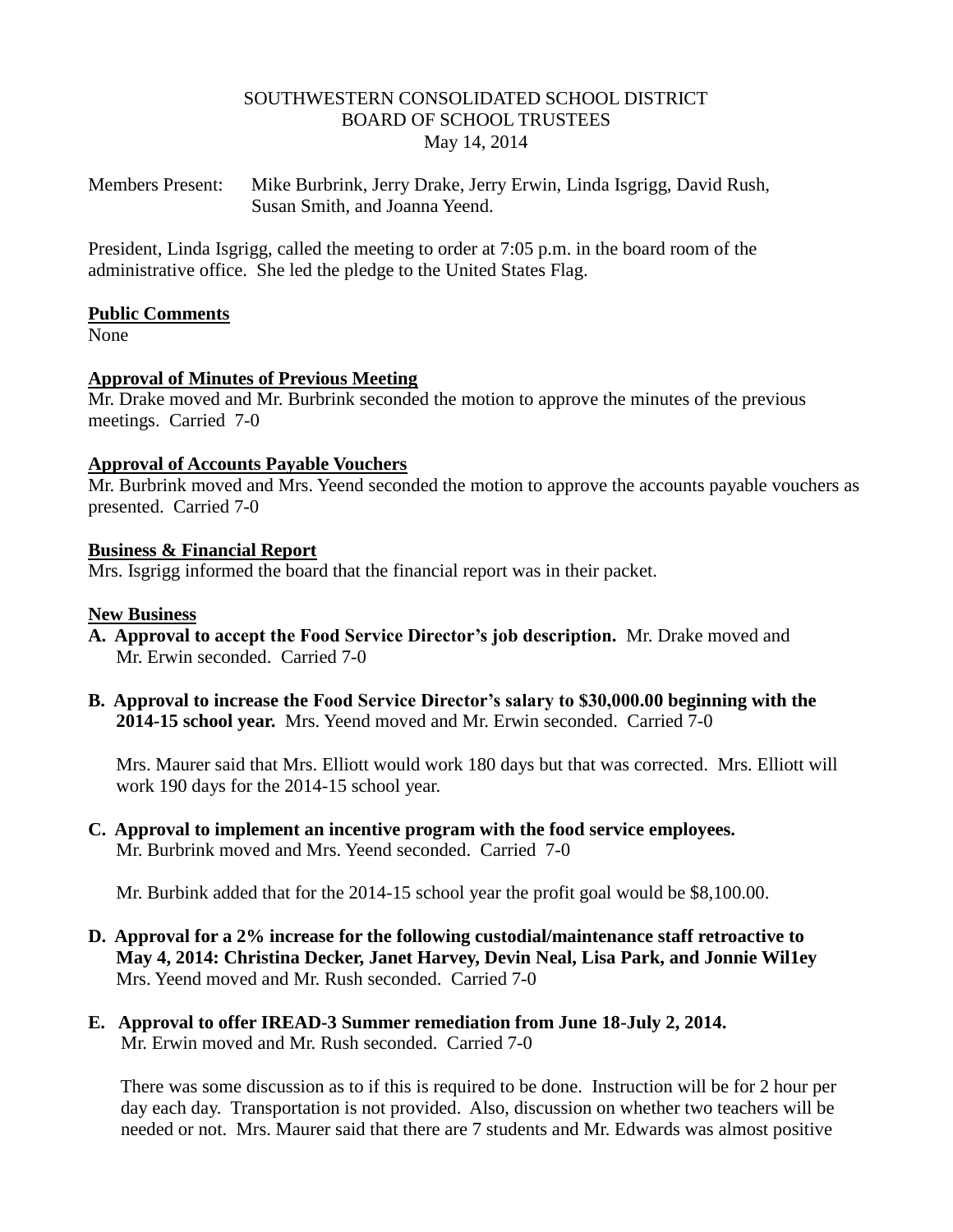that each student would attend. The teachers doing remediation in the summer will be hired later on in the meeting.

- **F. Approval of the 2014-15 Kindergarten through 6th grade textbook and supply fees.** Mr. Burbrink moved and Mr. Drake seconded. Carried 7-0
- **G. Approval for the FFA to attend the state poultry contest in Battle Ground, IN on May 16-17, 2014.** Mr. Drake moved and Mr. Rush seconded. Carried 7-0
- **H. Approval for changes and additions to the student handbooks**. Mr. Drake moved and Mr. Rush seconded. Carried 7-0

## **Other**

Mrs. Meyer requests permission to apply for a \$1,500.00 grant through Annie's Gardens. She is working with Mr. Oliver to complete this grant.

Mrs. Meyer and Mr. Oliver also requests permission to apply for a grant through Rush Shelby Energy for \$20,000.00.

Mrs. Maurer requests permission to apply for a Federal Safety Grant for up to \$500,000.00.

## **Reports and Presentations**

## **Principals Reports**

Mr. Chase spoke on the end of course assessments that are used to determine the school grade. He noticed that some of the students were actually thanking their teachers for the help they gave them to pass their exam. Mr. Chase also provided the board with a spreadsheet that showed his estimates on the school grade for the high school. He estimates that they will receive an A with information that he has at this time.

Mr. Edwards recognized the teachers, assistants, custodial staff, and parents for the great job that they are doing as school is coming to a close. It has been a stressful time with all the testing that the children have had in the last month or so. He also mentioned that he will be going on the Chicago field trip with the  $6<sup>th</sup>$  grade early on Friday morning. Graduation for the  $6<sup>th</sup>$  grade will be May 29<sup>th</sup> at 7 p.m. followed by a dance. He is very glad to be a part of the school. Mrs. Smith spoke up and said that her son really enjoys Mr. Edwards as his Principal.

### **Facilities/Maintenance Report**

Mr. Stevens, Facilities Director, informed the board of upcoming projects. Some of them are: finish coating the high school and elementary roofs; paint overhangs at the high school; paint and carpet at the administration office, inspect and repair the pump at the high school; water filtration media replacement at the elementary; and possibly paint the concession stand.

Mr. Rush asked about the water treatment plant and if everything was running well. Mr. Stevens said that he received an unsatisfactory because an animal must have died in the plant but now everything is running well.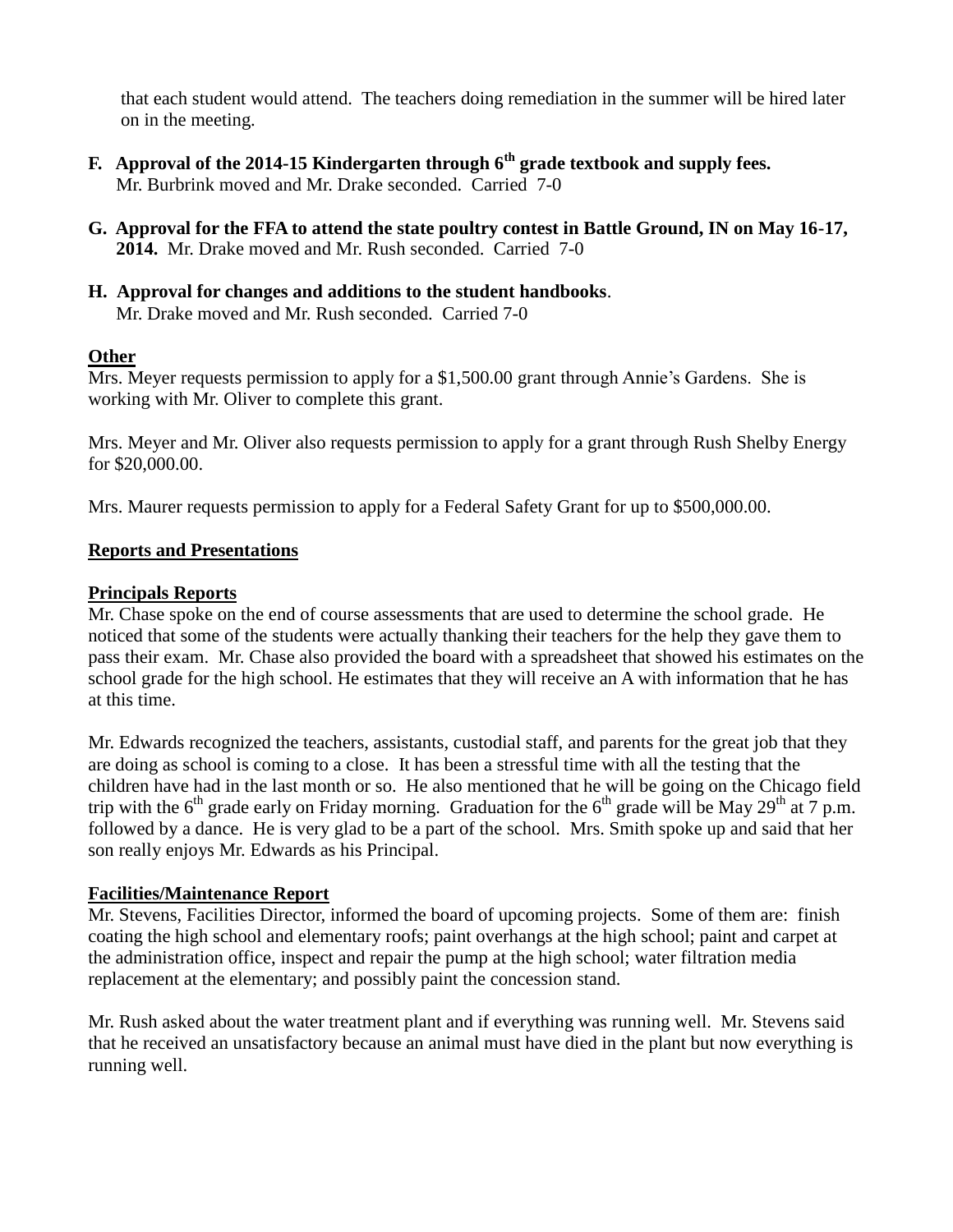## **Superintendent Report**

Mrs. Maurer told the board that the high ability broad based planning committee had their meeting and evaluated the school year. She told the board that we currently have 6 staff members who are going to attend an AP conference this summer. It is harder to get staff licensed in High Ability. Our grant provides tuition reimbursement but it is not taken advantage of. She passed out the self-assessment checklist to the board and went over where we are now compared to last year. The committee will continue to be very strategic about setting goals for the following year. She said that we will continue to improve in the area of High Ability.

## **Other**

None

# **Personnel**

## **A. Leaves/Resignations/Terminations**

Resignation of Vicki Beach as JV volleyball coach. Resignation of Laura Donadio as 8<sup>th</sup> grade volleyball coach. Resignation of Megan Oliver as  $7<sup>th</sup>$  grade volleyball coach.

Mr. Burbrink moved and Mrs. Yeend seconded. Carried 7-0

## **B. Recommendations to Hire**

Recommend Vicki Beach as Varsity volleyball coach. Recommend Laura Donadio as JV volleyball coach. Recommend Kylee Mitchell as 8<sup>th</sup> grade volleyball coach.

Mr. Drake moved and Mrs. Yeend seconded. Carried 7-0

Recommend Ali Kingen and Megan Oliver as IREAD-3 summer remediation instructors.

Mrs. Yeend moved and Mr. Rush seconded. Carried 7-0

There was some discussion as to how many teachers will do the remediation. They decided to keep the motion as is unless many of the students cannot attend summer school.

Recommend hiring two custodial subs for summer work (\$8.50 per hour).

Mr. Drake moved and Mrs. Yeend seconded. Carried 7-0

Recommend hiring Wanda Evans to the custodial staff at \$12.27 an hour for up to 18 hours per week.

Mrs. Yeend moved and Mr. Drake seconded. Carried 7-0

Recommend Douglas Gaking as Band/Choir Director at the Jr./Sr. High School for the 2014-15 school year. His salary will be \$32,358.00. Mr. Gaking has 5 years' experience.

Mr. Burbrink moved and Mrs. Smith seconded. Carried 7-0

# **Public Comments**

Mrs. Elliott thanked the board on behalf of the cooks and herself for accepting the incentive program and for the purchase of the steamers.